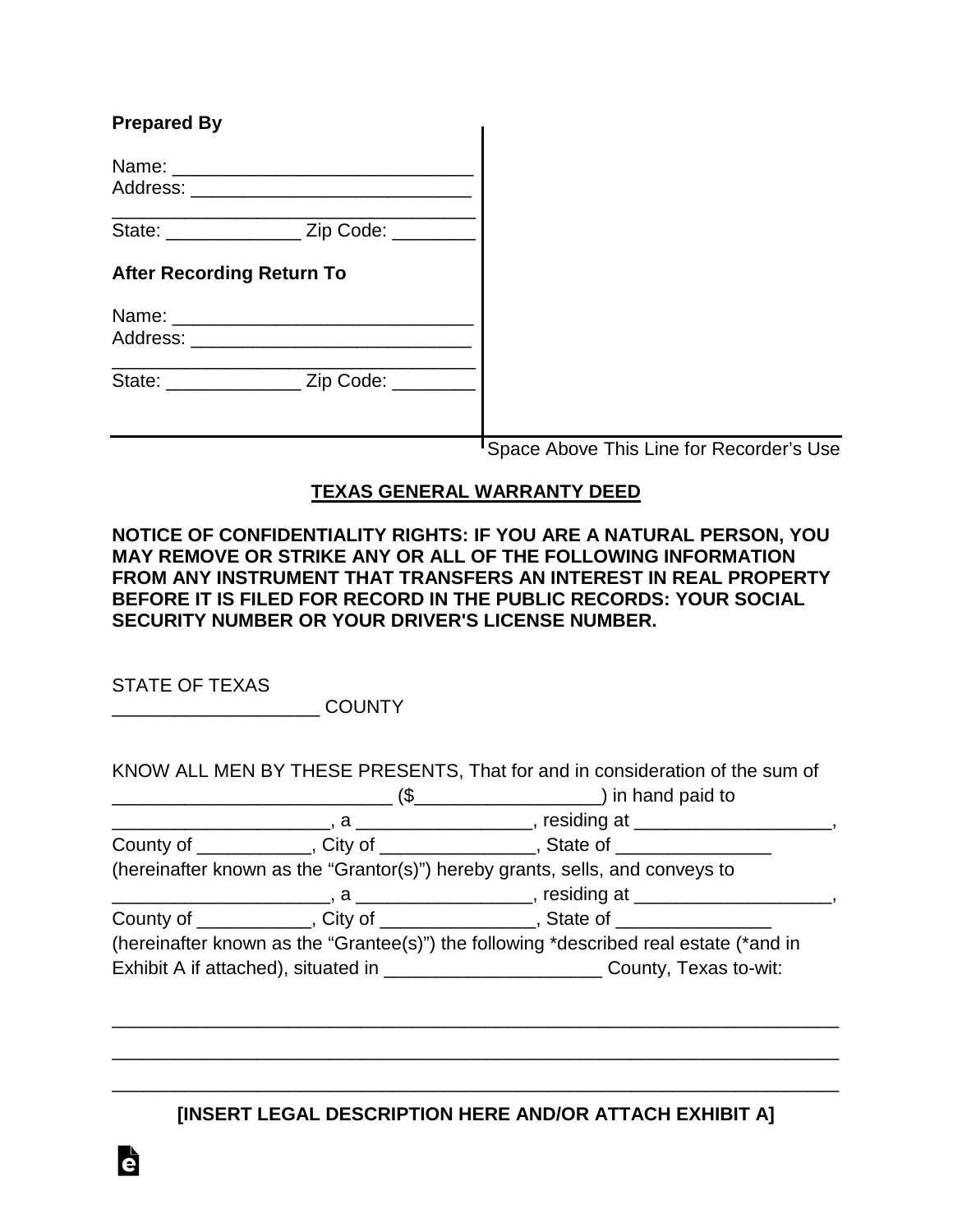**TOGETHER WITH** all the rights, members and appurtenances to the Real Estate in anywise appertaining or belonging thereto.

**TO HAVE AND TO HOLD,** the tract or parcel of land above described together with all and singular the rights, privileges, tenements, appurtenances, and improvements unto the said Grantees, their heirs and assigns forever.

**And** said Grantors, for said Grantors, their heirs, successors, executors and administrators, covenants with Grantees, and with their heirs and assigns, that Grantors are lawfully seized in fee simple of the said Real Estate; that said Real Estate is free and clear from all Liens and Encumbrances, except as hereinabove set forth, and except for taxes due for the current and subsequent years, and except for any Restrictions pertaining to the Real Estate of record in the Probate Office of said County; and that Grantors will, and their heirs, executors and administrators shall, warrant and defend the same to said Grantees, and their heirs and assigns, forever against the lawful claims of all persons.

IN WITNESS WHEREOF, Grantor has executed and delivered this General Warranty Deed under seal as of the day and year first above written.

| <b>Grantor's Signature</b> | <b>Grantor's Signature</b> |
|----------------------------|----------------------------|
| <b>Grantor's Name</b>      | <b>Grantor's Name</b>      |
| <b>Address</b>             | <b>Address</b>             |
| City, State & Zip          | City, State & Zip          |
| In Witness Whereof,        |                            |
| <b>Witness's Signature</b> | <b>Witness's Signature</b> |
| <b>Witness's Name</b>      | <b>Witness's Name</b>      |
| <b>Address</b>             | <b>Address</b>             |
| City, State & Zip          | City, State & Zip          |